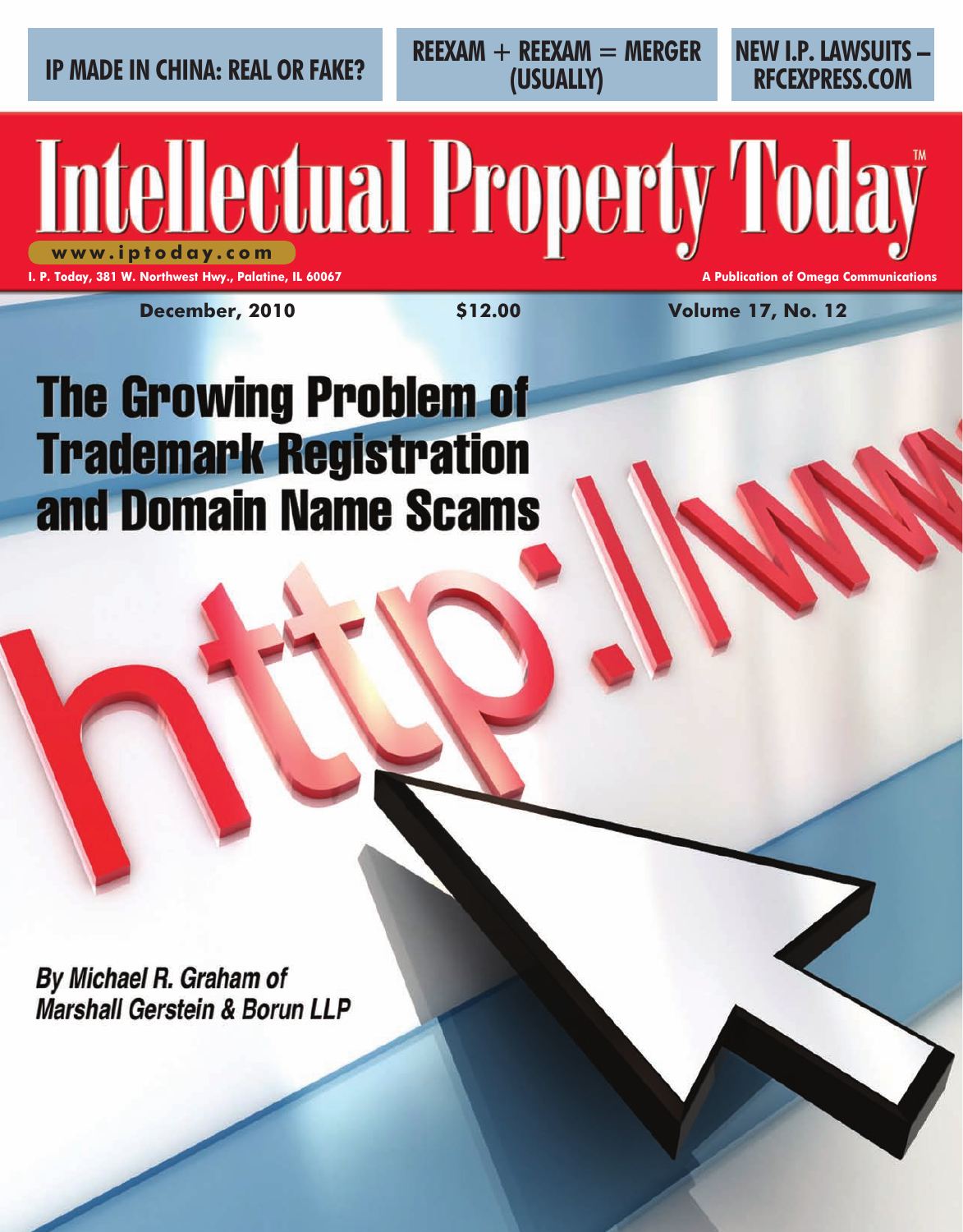# **The Growing Problem of Trademark Registration and Domain Name Scams**

#### By Michael R. Graham, Esq. – Partner, Marshall, Gerstein & Borun LLP.

*Michael R. Graham is a partner with Marshall, Gerstein & Borun LLP. He provides clients with counsel to advance and protect their trademark, copyright and other commercial and creative intellectual property rights. He can be reached at 312.474.6616, mgraham@marshallip.com*

**T** rademark owners need to be aware that their registration of trademarks may make them the target of scammers seeking to profit from the owners' desire to protect their trademarks. Transparency and searchability — two of the most important features of national trademark office registries — are leading to an increased number of scams. Trademark owners need to remain alert to unsolicited offers to renew or register their trademarks, and to register their trademarks as domain names.

When a company applies to register its trademark with a national trademark office, the data becomes publicly available. Making these records public is essential to enable companies to search these records to ensure that new marks that they propose to use are not already registered or similar to registered marks. However, a number of unscrupulous companies mine the registration data in order to besiege trademark owners with confusing mailings that can lead the owners to paying unnecessary fees for sham registrations, foregoing important services from legitimate service providers, or unnecessarily disclosing confidential information such as company contact and banking information.

These scam mailings often resemble official government or registry notices, and include information from the official records that makes them appear credible. Some notices suggest a need for urgency to preserve the owner's rights, and others appear to offer solutions that may be cheap enough to discourage a call to a legitimate trademark attorney or service provider. They rely on creating a feeling of urgency among trademark owners who wish to preserve rights. In addition, the scams use language and form designs which make the solicitations appear to be notifications from government or some official registry, containing accurate information skimmed from official records.

Although experienced trademark practitioners will usually identify these as spurious communications, because of the accuracy of information, official design, and exhortations to protect your trademarks, inexperienced attorneys and trademark owners all too often believe these are genuine trademark office or domain name registry notifications and respond intending to protect their trademarks. However, these scams can lead to the filing of maintenance documents that do not satisfy the official requirements of the trademark offices. These filings can lead to the expenditure of substantial fees to obtain little or no benefits, and unfortunately provide additional contact and behavioral information to unscrupulous service promoters, which may be used to the owner's further detriment – including company contact and banking information which can be used for other scams.

The United States Patent and Trademark Office, and most of the other trademark offices worldwide, maintain and make public, information concerning trademarks registrations, and the companies and individuals registering them. The records are usually generated when an application is filed, and include such information as the name, address, and corporate structure of the applicant, the trademark; and the goods and services.

Having these records public is an essential benefit of trademark registration, enabling companies adopting new trademarks to conduct searches to ensure their proposed marks are not confusingly similar

to already pending or registered marks. However, these records are also mined by companies which use the maintenance and trademark owner information to send out misleading scam solicitation letters. Trademark owners need to take care when receiving any type of solicitation relating to their trademarks, and should confer with or refer any such mailings to trademark counsel for review and advice before responding.

There are presently three major types of scams being directed to U.S. trademark owners: trademark registration maintenance service solicitations, international trademark registry solicitations, and domain name slamming scams. The rest of this article will describe each of these scams, and will end with a list of resources you can review to keep abreast of and how to avoid new scams.

# **Trademark Maintenance Service Scams**

The first, and longest-running type of scam is the trademark maintenance service scam in which scammers offer to assist in the renewal or maintenance of trademark registrations for reduced fees. However, the services are actually limited to providing and filing forms from the official registry, and the fees are not that low.

In order to carry out this scam, scammers mine the trademark office records to find registrations coming up for renewal. They send the trademark owner an officiallooking form, notifying the owner that their registration is coming up for renewal, advising that their failure to renew will result in the registration being lost, and offering to renew the registration for a low fee, for example \$285 plus the government fee.

Even though these solicitations include disclaimers that the solicitation is not being sent by the official registry and does not constitute legal services, the forms so well mimic official government agency forms, that such disclaimers are ignored. For example, "The Center for United States Trademark Renewal" – itself a name which suggests official services — sends out the following form which appears to be an invoice: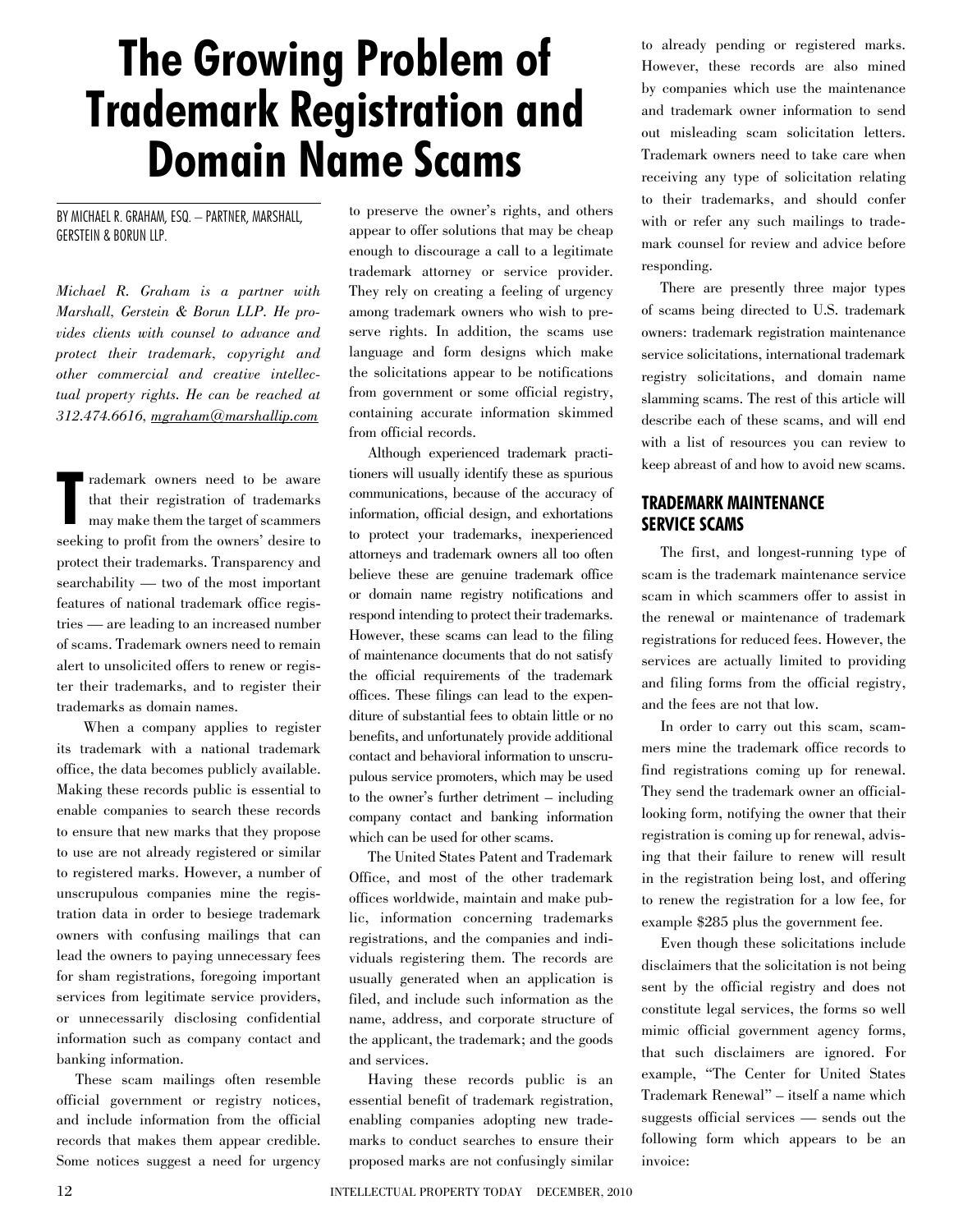

Although government trademark registries do not send out invoices or reminders, the form looks official and genuine enough to fool even some sophisticated trademark owners.

In return for their fee, the company will generally send the owner a printed copy of the official trademark office forms (perhaps inserting the listing of goods or services from the official record), and brief instructions to sign and date the form and return it with "specimens of use." They generally fail to tell the owner what kinds of "specimens of use" are required, and will not review the specimens to ensure that they meet the trademark office rules. If the specimens aren't right, the renewal won't be granted. Nor do the companies consider the description of the goods or services. If some of the goods or services are no longer being sold under the mark, failure to notify the Trademark Office of that could result in the registration being partially or completely cancelled later, when the registration is needed most. Finally, these scammers do not inform owners that if the renewal form is refused, they will not provide advice or representation to help the owner overcome the objection.

# Today's Intellectual Property Lawsuit Documents We get them to your desktop faster!



Get them  $Today - Not tomorrow...$ NEVER Pay for the same document twice!

Visit RFCExpress.com

All these scammers offer for their several hundred dollars fee is the copying and mailing of forms completed by trademark owners. While the initial cost for their services may appear to be less than trademark practitioners may charge for their services, and in some cases the filings may be adequate, if there are any errors in the application, or if the renewal includes inaccurate information, the validity of the registration could be threatened, or the owner may have to expend substantially more to have an experienced trademark attorney correct errors in the filing or respond to official actions.

### **International Registry Scams**

A second type of scam is the "international registry" scam – offers to publish a company's trademark in a registry that will be published internationally and support the trademark owner's international rights in a trademark, even if it is not registered with other national trademark offices. Although these types of scams have been pervasive in Europe for some time, only more recently have such scams become more frequent in the United States due to the institution of the Madrid Protocol and regional registrations such as the Community Trade Mark.

In this scam, companies which own federally registered trademarks also receive official-looking solicitations, this time inviting them to register their trademarks with an "International Trademark Registry." However, registration and publication of trademarks by non-governmental organizations as part of a directory has virtually no effect on a company's rights or ability to protect its trademark internationally. Only official registration and use of trademarks can accomplish this. In addition, the registration fees being demanded for these publications far exceed the value of the publication and

often exceed or equal the cost of some genuine international registrations.

These solicitations look like official government agency documents, accurately describe the trademark to be registered, and could easily be mistaken as invitations to record the trademarks as part of a registry to give the mark some international protections. But this is not the case: such registries offer no additional protection and create no rights in the trademark.

Although similar scams have been run before, recently, U.S. trademark owners have been contacted by at least two companies claiming to have International Registry offices: one calling itself "Register of International Patents and Trademarks" located in the Czech Republic, and the other calling itself "Register of International Patents" located in Austria. Both companies have Web sites (www.ript.eu and www. patentonline.org), and both solicitations include disclaimers stating that these are for a "private database" and "not a registration by a government organization."

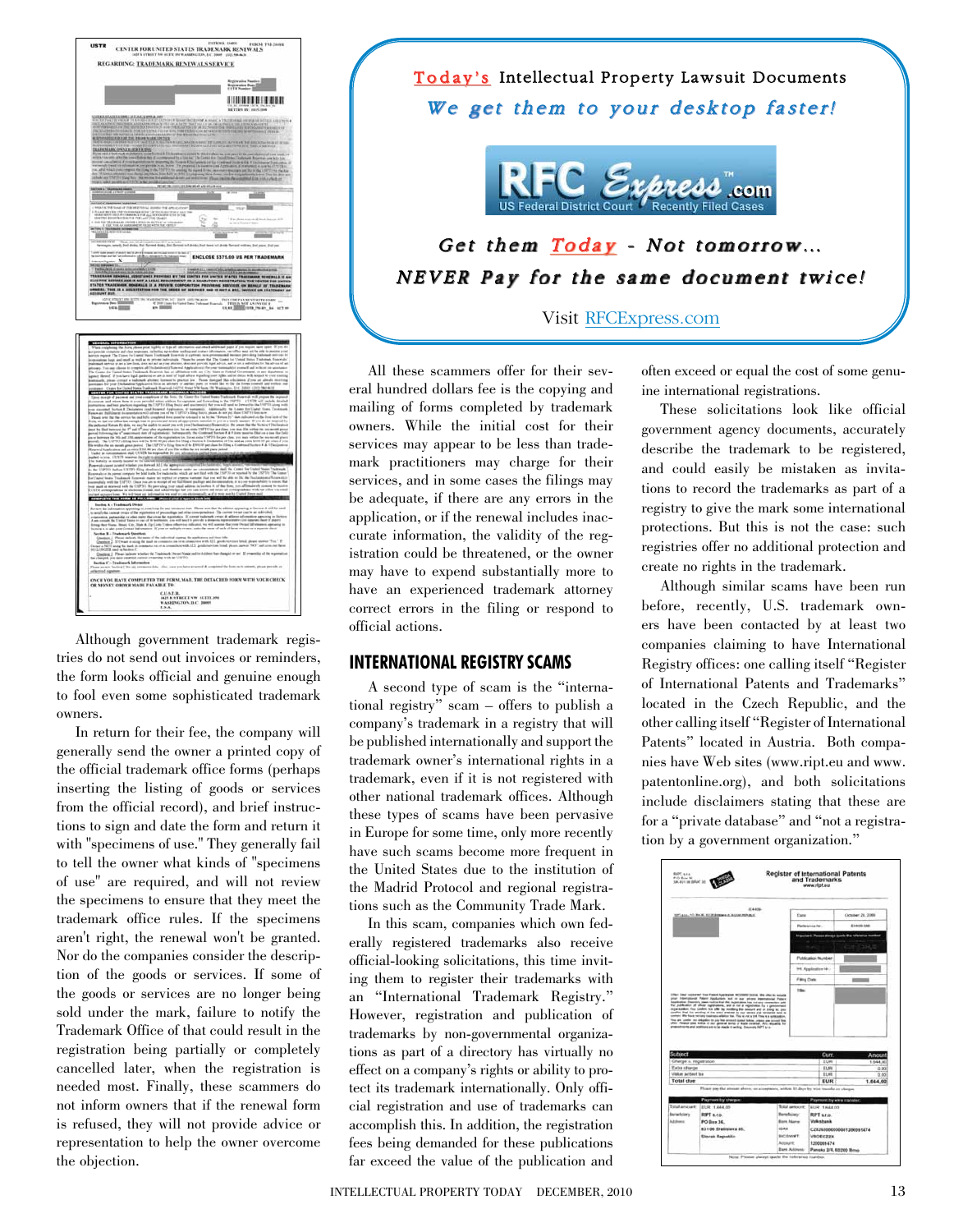

At least one scammer has gone so far as to create a form which a logo is almost identical to that of the World Intellectual Property Organization:



In addition to offering no real rights or services for the payment of thousands of dollars, another possible danger is that, since these companies are involved in questionable information scamming, there is a danger that providing any information or payment to these enterprises could result in identity theft or damage.

## **Asian Domain Name Registry Scam**

This scam is a type of domain name slamming in which a scammer purporting to be a "domain name registration service" contacts the owner of a U.S. trademark registration or ".com" domain name by e-mail, warning that third parties have filed applications to register the trademark as a domain name in some country code top-level domain such as .cn, .hk, or .asia (all areas of recurrent registry scams) and

|                                                                                                               |              | <b>FIRST PUBLISHED ON:</b> |
|---------------------------------------------------------------------------------------------------------------|--------------|----------------------------|
| WIPD - World Intellectual Property Database                                                                   | [PDF]        | October 15, 2010           |
| ITPD - International Trademarks & Patents Database                                                            | [PDF]        | October 11, 2010           |
| WPTI - World Patent and Trademark Index                                                                       | [PDF]        | October 4, 2010            |
| WOIP - Globex World Organisation Intellectual Property                                                        | [PDF]        | September 28, 2010         |
| WIPD - World Intellectual Property Database                                                                   | [PDF]        | September 13, 2010         |
| RIPT - Register of International Patents                                                                      | [PDF]        | September 13, 2010         |
| RIPT - Register of International Patents                                                                      | <b>[PDF]</b> | <b>August 2, 2010</b>      |
| WBIP - World Bureau Intellectual Property                                                                     | [PDF]        | May 21, 2010               |
| <b>IPTD-</b> International Patents and Trademarks Database                                                    | [PDF]        | March 2, 2010              |
| IBIP - International Bureau for Intellectual Property                                                         | [PDF]        | February 3, 2010           |
| WBIP - World Bureau Intellectual Property                                                                     | [PDF]        | <b>January 8, 2010</b>     |
| WBIP - World Bureau Intellectual Property                                                                     | [PDF]        | November 11, 2009          |
| IOPTS - International Organization for Patent $\&$<br><b>Trademark Service</b>                                | [PDF]        | August 11, 2009            |
| IRTP - International Register for Trademark & Patent                                                          | [PDF]        | May 7, 2009                |
| <b>IBFTPR</b> Service - Register of International Patent Application                                          | <b>[PDF]</b> | May 4,2009                 |
| <b>ODM</b> - Patent Trademark Register                                                                        | [PDF]        | March 23, 2009             |
| <b>IPTR</b> - International Patent and Trademark Register                                                     | [PDF]        | December 19, 2008          |
| <b>IBIP</b> - International Bureau for Intellectual Property                                                  | [PDF]        | December 10, 2008          |
| RIPT - Register of International Patents and Trademarks                                                       | [PDF]        | August 21, 2008            |
| IBIP - International Bureau for Intellectual Property                                                         | [PDF]        | April 15, 2008             |
| <b>ODM</b> - Patent Trademark Register                                                                        | [PDF]        | February 20, 2008          |
| IBFTPR - International Bureau for Federated Trademark &<br>Patent Register                                    | [PDF]        | November $21,2007$         |
| IOIP - Organization for Intellectual Property                                                                 | [PDF]        | August 10, 2007            |
| ODM - Register of International Patents                                                                       | [PDF]        | <b>August 2, 2007</b>      |
| ODM - Office Data Management                                                                                  | [PDF]        | May 31, 2007               |
| IOPTS - International Organization for Patent &<br>Trademark Service                                          | [PDF]        | May 31, 2007               |
| FIPTR - Federated Institute for Patent and Trademark<br>Registry Inc.                                         | [PDF]        | <b>January 9, 2007</b>     |
| CPTD - Central Patent & Trademark Database                                                                    | [PDF]        | September 22, 2006         |
| CCIT - Commercial Center for Industrie and Trade                                                              | [PDF]        | March 13, 2006             |
| CPD - Central Patent Database                                                                                 | [PDF]        | June 22, 2005              |
| Register of International Patents                                                                             | [PDF]        | June 28, 2004              |
| Register of International Patent Bulletin/Registre des données<br>bulletin europeén des brevetes              | [PDF]        | September 5, 2003          |
| Institut of Commerce for Industry, Trade, Commerce/<br>Wirtschaftsinstitut für Industrie, Handel, Handwerk AG | [PDF]        | September 5, 2003          |
| Central Data-Register of International Patents                                                                | [PDF]        | August 9, 2002             |

offering to defensively register the trademark as domain names. Most often, these scams originate in countries where U.S. companies are beginning to seek commercial expansion or police their rights, such as China, Hong Kong, or the Pacific Rim.

In its warning e-mail, the service company explains it has delayed registering the domain name, so that the trademark owner can register its trademark or name as a domain name. The letter goes on to state that the service company would be able to assist the company to register its trademarks, and warns: "Taking no action now could lead to registration of the infringing domain name. Contact us now."

Because domain name registrations are generally granted on a first-come-first-registered basis, a company's trademark can be registered as a domain name by third parties despite a previous trademark registration. However, our experience – and that of all the trademark practitioners with whom we have conferred — is that these warnings are really merely scare tactics to pressure trademark owners to purchase these domain names from the scammer, and that no third party has actually applied to register the contacted company's trademarks. Additionally, the offered services are usually more expensive than other registries or services.